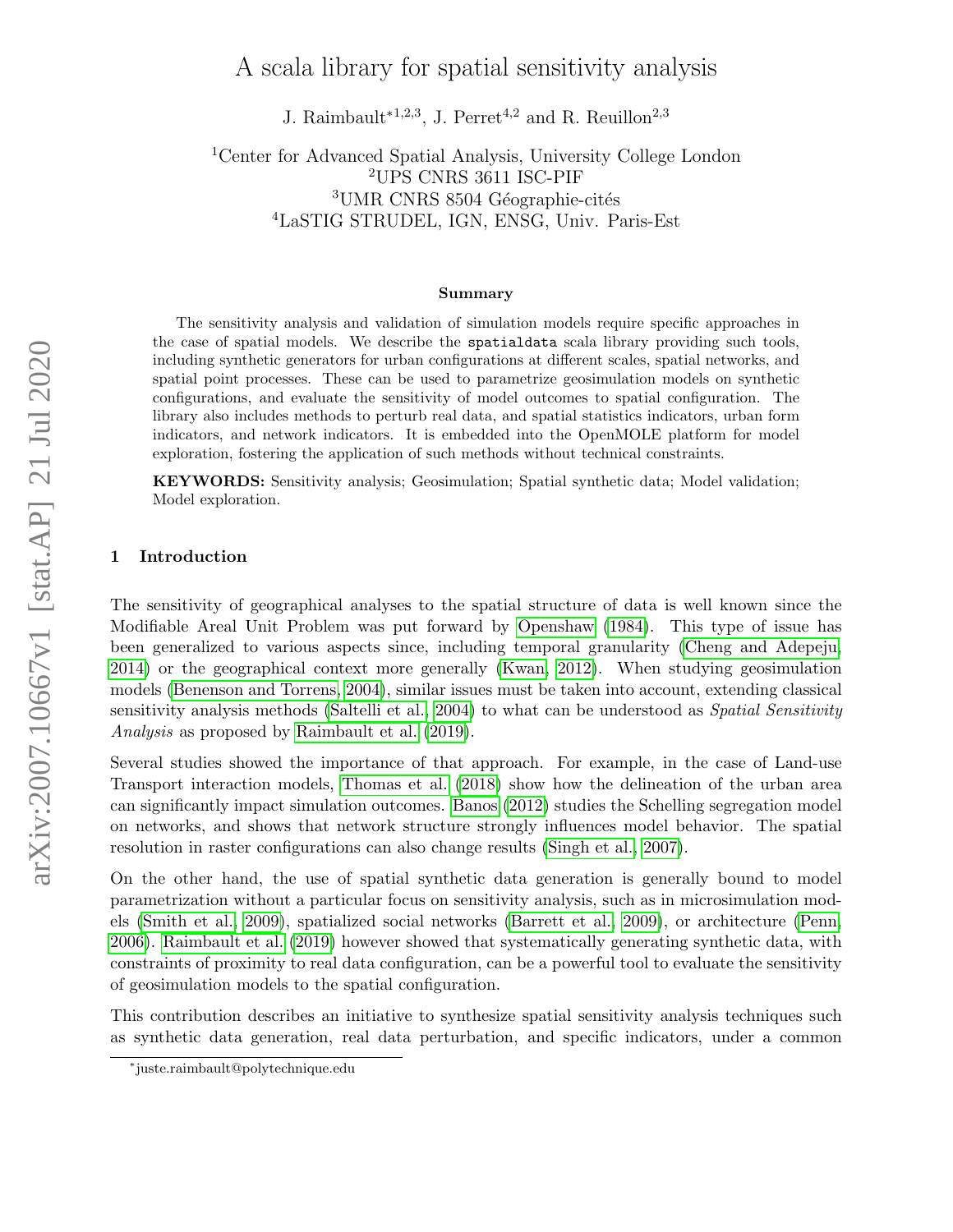operational framework. In practice, methods are implemented in the spatialdata scala library, allowing in particular its embedding into the OpenMOLE model exploration platform [\(Reuillon](#page-4-5) [et al., 2013\)](#page-4-5).

## 2 Spatial sensitivity methods

Generation of spatial synthetic data Realistic spatial synthetic configurations can be generated for geographical systems at different scales, and as different data types. Regarding raster data, (i) at the microscopic scale raster representation of building configurations (typical scale 500m) are generated using procedural modeling, kernel mixtures, or percolation processes [\(Raimbault and](#page-4-6) [Perret, 2019\)](#page-4-6); and (ii) at the mesoscopic scale, population density grids (typical scale 50km) are generated using a reaction-diffusion urban morphogenesis model [\(Raimbault, 2018a\)](#page-4-7) or kernel mixture. Regarding network data, synthetic generators for spatial networks include baseline generators (random planar network, tree network) and generators tailored to resemble road networks at a mesoscopic scale, following different heuristics including gravity potential breakdown, cost-benefits link construction, and a bio-inspired (slime mould) network generation model [\(Raimbault, 2018b\)](#page-4-8) [\(Raimbault, 2019b\)](#page-4-9). Finally, regarding vector data, spatial fields generators can be applied at any scale (points distribution following a given probability distribution, or spatial Poisson point processes), while at the macroscopic scale system of cities with a spatialized network can be generated [\(Raimbault, 2020\)](#page-4-10).

Real data perturbation Real raster data can be loaded with the library and perturbed with random noise or following a Poisson point process. A raster generator at the microscopic scale can be used to load real building configurations from OpenStreetMap. For transportation networks, vector representations can be imported from shapefiles, directly from the OpenStreetMap API, or from a database (MongoDB and PostGIS are supported), and are transformed into a proper graph representation. Network perturbation algorithms include node or link deletion (for resilience studies e.g.) and noise on nodes coordinates.

Indicators Finally, various indicators are included in the library, which can be used to characterize generated or real configurations, and compare them. They include spatial statistics measures (spatial moments, Ripley K), urban morphology measures at the microscopic and mesoscopic scale, and network measures (basic measures, centralities, efficiency, components, cycles). Network measures can furthermore take into account congestion effects, as basic network loading algorithms (shortest paths and static user equilibrium) are implemented.

Implementation and integration in OpenMOLE The library is implemented in the language scala, which is based on the Java Virtual Machine and can benefit of existing Java libraries, and couples the robustness of functional programming with the flexibility of object-oriented programming. It can therefore easily be combined with one of the numerous Java simulation frameworks [\(Nikolai](#page-3-7)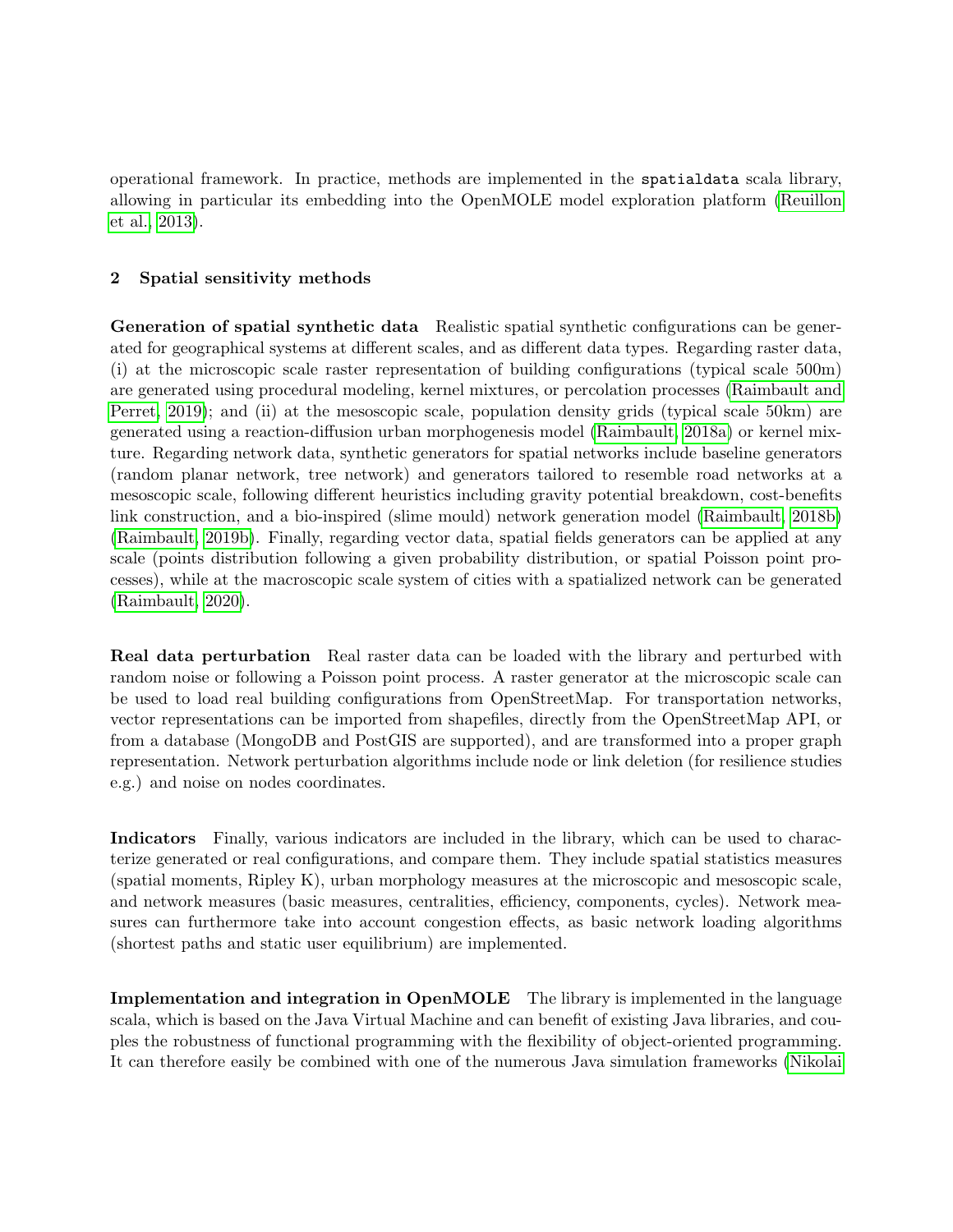[and Madey, 2009\)](#page-3-7), such as for example Repast Simphony for agent-based models [\(North et al.,](#page-3-8) [2013\)](#page-3-8), JAS-mine for microsimulation [\(Richiardi and Richardson, 2017\)](#page-4-11), or Matsim for transportation [\(Horni et al., 2016\)](#page-3-9). The library is open source under a GNU GPL License and available at <https://github.com/openmole/spatialdata/>. A significant part of the library (synthetic raster generation methods) is integrated into the OpenMOLE model exploration platform [\(Reuillon et al.,](#page-4-5) [2013\)](#page-4-5). This platform is designed to allow seamless model validation and exploration, using work-flows making the numerical experiments fully reproducible [\(Passerat-Palmbach et al., 2017\)](#page-3-10). It combines (i) model embedding in almost any language; (ii) transparent access to high performance computation infrastructures; and (iii) state-of-the-art methods for models validation (including design of experiments, genetic algorithms for calibration, novelty search, etc.). [Reuillon et al.](#page-4-12) [\(2019\)](#page-4-12) illustrates how this tool can be particularly suited to validate geosimulation models.

# 3 Applications

Different applications of the library have already been described in the literature. Regarding the generation of synthetic data in itself, [Raimbault and Perret](#page-4-6) [\(2019\)](#page-4-6) show that the building configuration generators are complementary to reproduce a large sample of existing configurations in European cities. [Raimbault](#page-4-7) [\(2018a\)](#page-4-7) shows that the reaction-diffusion morphogenesis model is flexible enough to capture most existing urban forms of population distributions across Europe also. [Raimbault](#page-4-13) [\(2019a\)](#page-4-13) shows that it is possible to weakly couple the population density generator with the gravity-breakdown network generator, and that correlations between urban form and network indicators can be modulated this way. [Raimbault](#page-4-9) [\(2019b\)](#page-4-9) does a similar coupling in a dynamic way and shows that the co-evolution between road network and population distribution can be modeled this way.

For the application of the library to spatial sensitivity analysis, [Raimbault et al.](#page-4-1) [\(2019\)](#page-4-1) apply the population distribution generator to two textbook geosimulation models (Schelling and Sugarscape models), and show that model outcomes are affected by the spatial configuration not only quantitatively in a considerable way, but also qualitatively in terms of behavior of model phase diagram. [Raimbault](#page-4-10) [\(2020\)](#page-4-10) shows that the SimpopNet model introduced by [Schmitt](#page-4-14) [\(2014\)](#page-4-14) for the co-evolution of cities and transportation networks is highly sensitive both to initial population distribution across cities and to the initial transportation network structure.

# 4 Discussion

Beyond the direct application of the library to study the spatial sensitivity of geosimulation models, several developments can be considered. The inclusion of network and vector generation methods into OpenMOLE is currently explored, but remains not straightforward in particular because of the constraint to represent workflow prototypes as primary data structures, to ensure interoperability when embedding different models and languages. More detailed and operational transportation network capabilities are also currently being implemented into the library, including multi-modal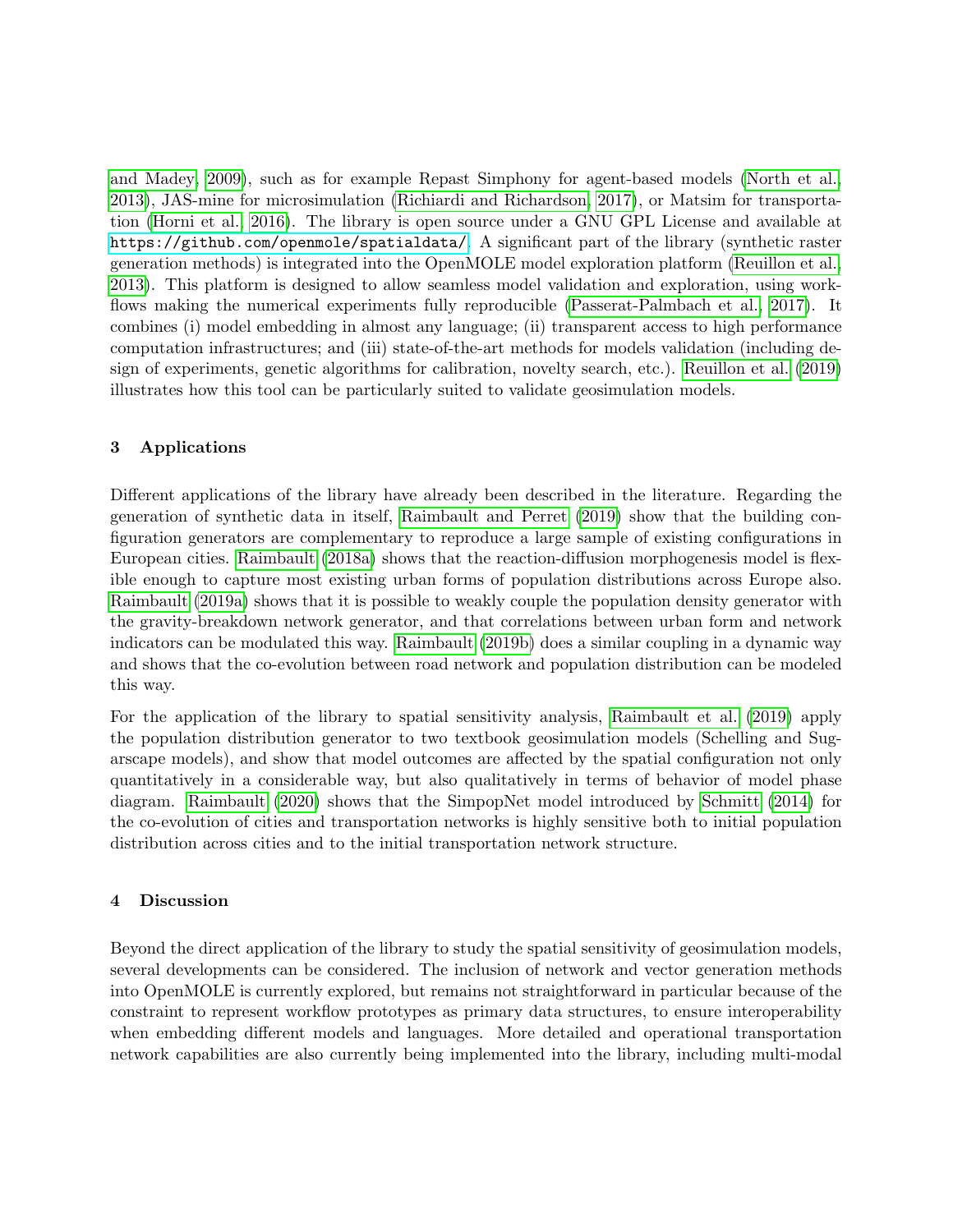transportation network computation and accessibility computation. Specific methods tailored for the validation of Land-use Transport Models are elaborated, such as correlated noise perturbation across different layers (coupling population and employment for example), or transportation infrastructure development scenarios. The strong coupling of generators into co-evolutive models such as done by [Raimbault](#page-4-9) [\(2019b\)](#page-4-9) is being more thoroughly investigate in order to provide such coupled generators as primitives. This library and its integration with the OpenMOLE software should thus foster the development of more thorough geosimulation models validation practices, and therein strengthen the confidence in the results obtained with such models.

### References

- <span id="page-3-4"></span>Banos, A. (2012). Network effects in schelling's model of segregation: new evidence from agent-based simulation. *Environment and Planning B: Planning and Design*,  $39(2):393-405$ .
- <span id="page-3-5"></span>Barrett, C. L., Beckman, R. J., Khan, M., Anil Kumar, V., Marathe, M. V., Stretz, P. E., Dutta, T., and Lewis, B. (2009). Generation and analysis of large synthetic social contact networks. In Winter Simulation Conference, pages 1003–1014. Winter Simulation Conference.
- <span id="page-3-3"></span>Benenson, I. and Torrens, P. (2004). Geosimulation: Automata-based modeling of urban phenomena. John Wiley & Sons.
- <span id="page-3-1"></span>Cheng, T. and Adepeju, M. (2014). Modifiable temporal unit problem (mtup) and its effect on space-time cluster detection. PloS one, 9(6):e100465.
- <span id="page-3-9"></span>Horni, A., Nagel, K., and Axhausen, K. W. (2016). The multi-agent transport simulation MATSim. Ubiquity Press London.
- <span id="page-3-2"></span>Kwan, M.-P. (2012). The uncertain geographic context problem. Annals of the Association of American Geographers, 102(5):958–968.
- <span id="page-3-7"></span>Nikolai, C. and Madey, G. (2009). Tools of the trade: A survey of various agent based modeling platforms. Journal of Artificial Societies and Social Simulation, 12(2):2.
- <span id="page-3-8"></span>North, M. J., Collier, N. T., Ozik, J., Tatara, E. R., Macal, C. M., Bragen, M., and Sydelko, P. (2013). Complex adaptive systems modeling with repast simphony. Complex adaptive systems modeling,  $1(1):3$ .
- <span id="page-3-0"></span>Openshaw, S. (1984). The modifiable areal unit problem. Concepts and techniques in modern geography.
- <span id="page-3-10"></span>Passerat-Palmbach, J., Reuillon, R., Leclaire, M., Makropoulos, A., Robinson, E. C., Parisot, S., and Rueckert, D. (2017). Reproducible large-scale neuroimaging studies with the openmole workflow management system. Frontiers in neuroinformatics, 11:21.
- <span id="page-3-6"></span>Penn, A. (2006). Synthetic networks-spatial, social, structural and computational. BT technology journal, 24(3):49–56.